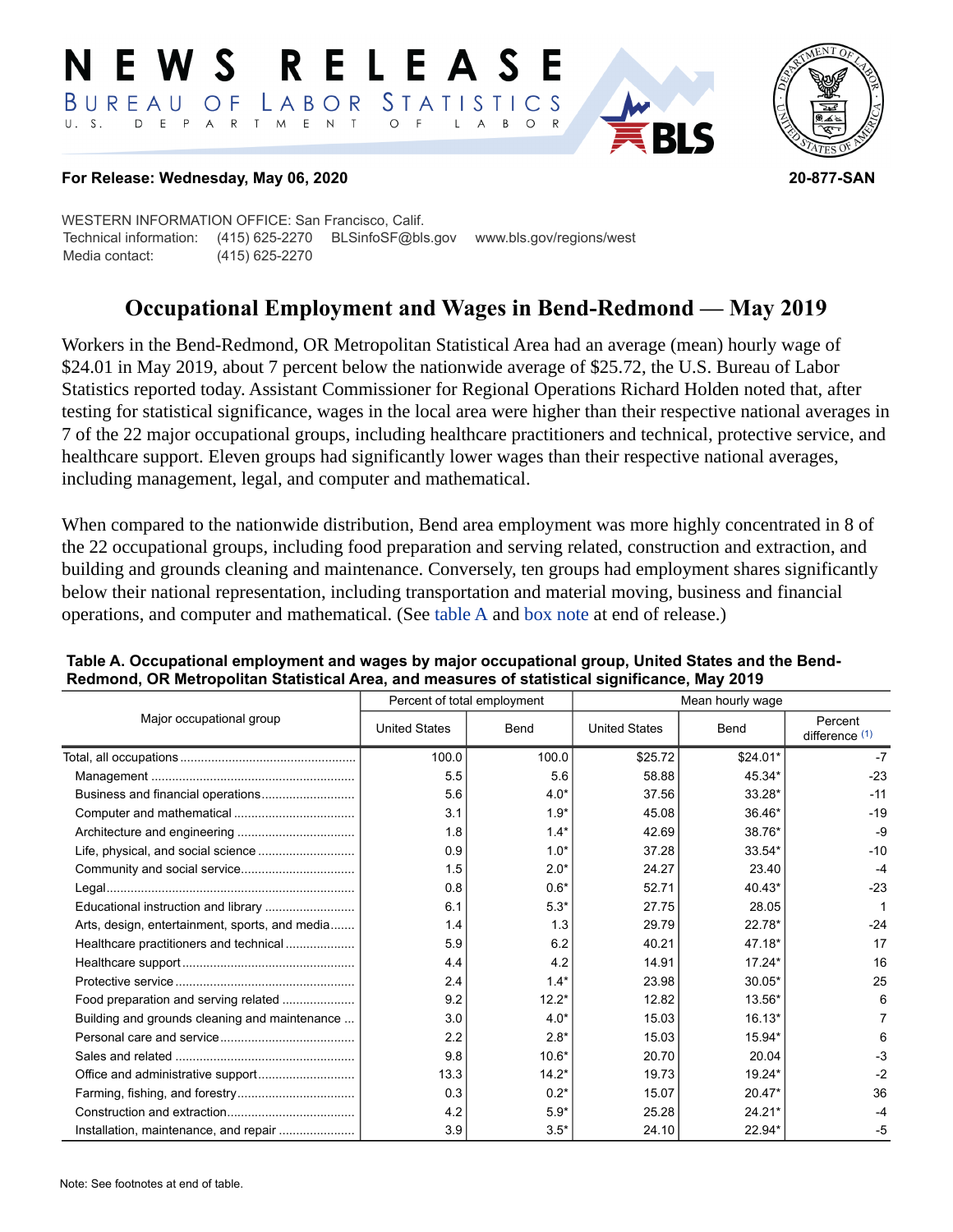### **Table A. Occupational employment and wages by major occupational group, United States and the Bend-Redmond, OR Metropolitan Statistical Area, and measures of statistical significance, May 2019 - Continued**

| Major occupational group            |               | Percent of total employment | Mean hourly wage     |          |                           |
|-------------------------------------|---------------|-----------------------------|----------------------|----------|---------------------------|
|                                     | United States | Bend                        | <b>United States</b> | Bend     | Percent<br>difference (1) |
|                                     | 6.2           | $5.2*$                      | 19.30                | 18.90    | -2                        |
| Transportation and material moving! | 8.5           | $6.5*$                      | 18.23                | $17.28*$ | -5                        |

<span id="page-1-0"></span>Footnotes:

(1) A positive percent difference measures how much the mean wage in the Bend-Redmond, OR Metropolitan Statistical Area is above the national mean wage, while a negative difference reflects a lower wage.

\* The mean hourly wage or percent share of employment is significantly different from the national average of all areas at the 90-percent confidence level.

One occupational group—food preparation and serving related—was chosen to illustrate the diversity of data available for any of the 22 major occupational categories. Bend had 10,240 jobs in food preparation and serving related, accounting for 12.2 percent of local area employment, significantly higher than the 9.2-percent share nationally. The average hourly wage for this occupational group locally was \$13.56, significantly above the national wage of \$12.82.

Some of the larger detailed occupations within the food preparation and serving related group included fast food and counter workers (2,970), waiters and waitresses (2,000), and restaurant cooks (1,410). Among the higher-paying jobs in this group were chefs and head cooks and first-line supervisors of food preparation and serving workers, with mean hourly wages of \$25.36 and \$16.72, respectively. At the lower end of the wage scale were dining room and cafeteria attendants and bartender helpers (\$11.95) and waiters and waitresses (\$12.18). (Detailed data for the food preparation and serving related occupations are presented in table 1; for a complete listing of detailed occupations available go to [www.bls.gov/oes/current/oes\\_13460.htm](https://www.bls.gov/oes/current/oes_13460.htm) .)

Location quotients allow us to explore the occupational make-up of a metropolitan area by comparing the composition of jobs in an area relative to the national average. (See table 1.) For example, a location quotient of 2.0 indicates that an occupation accounts for twice the share of employment in the area than it does nationally. In the Bend area, above-average concentrations of employment were found in some of the occupations within the food preparation and serving related group. For instance, restaurant cooks were employed at 1.8 times the national rate in Bend, and dishwashers, at 1.6 times the U.S. average. Food preparation workers had a location quotient of 1.2 in Bend, indicating that this particular occupation's local and national employment shares were similar.

These statistics are from the Occupational Employment Statistics (OES) survey, a federal-state cooperative program between BLS and State Workforce Agencies, in this case, the Oregon Employment Department.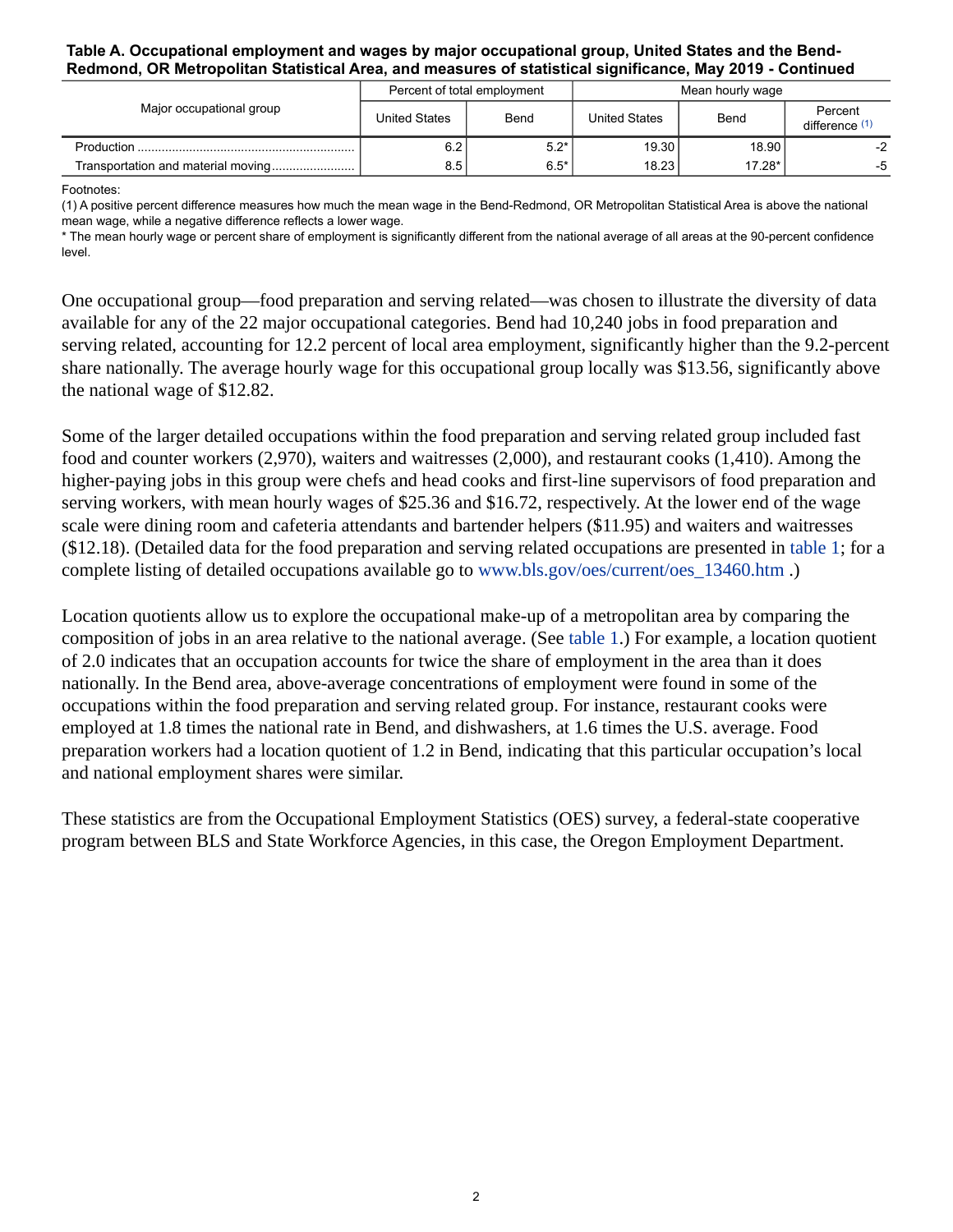# **Changes to the Occupational Employment Statistics (OES) Data**

<span id="page-2-0"></span>With the May 2019 estimates, the OES program has begun implementing the 2018 Standard Occupational Classification (SOC) system. Each set of OES estimates is calculated from six panels of survey data collected over three years. Because the May 2019 estimates are based on a combination of survey data collected using the 2010 SOC and survey data collected using the 2018 SOC, these estimates use a hybrid of the two classification systems that contains some combinations of occupations that are not found in either the 2010 or 2018 SOC. These combinations may include occupations from more than one 2018 SOC minor group or broad occupation. Therefore, OES will not publish data for some 2018 SOC minor groups and broad occupations in the May 2019 estimates. The May 2021 estimates, to be published in Spring 2022, will be the first OES estimates based entirely on survey data collected using the 2018 SOC.

In addition, the OES program has replaced some 2018 SOC detailed occupations with SOC broad occupations or OES-specific aggregations. These include home health aides and personal care aides, for which OES will publish only the 2018 SOC broad occupation 31-1120 Home Health and Personal Care Aides.

For more information on the occupational classification system used in the May 2019 OES estimates, please see [www.bls.gov/oes/soc\\_2018.htm](https://www.bls.gov/oes/soc_2018.htm) and [www.bls.gov/oes/oes\\_ques.htm#qf10](https://www.bls.gov/oes/oes_ques.htm#qf10).

The May 2019 OES estimates use the metropolitan area definitions delineated in Office of Management and Budget (OMB) Bulletin 17-01, which add a new Metropolitan Statistical Area (MSA) for Twin Falls, Idaho. For more information on the area definitions used in the May 2019 estimates, please see [www.bls.gov/oes/current/msa\\_def.htm](https://www.bls.gov/oes/current/msa_def.htm).

# **Technical Note**

The Occupational Employment Statistics (OES) survey is a semiannual survey measuring occupational employment and wage rates for wage and salary workers in nonfarm establishments in the United States. The OES data available from BLS include cross-industry occupational employment and wage estimates for the nation; over 580 areas, including states and the District of Columbia, metropolitan statistical areas (MSAs), nonmetropolitan areas, and territories; national industry-specific estimates at the NAICS sector, 3-digit, most 4-digit, and selected 5- and 6-digit industry levels, and national estimates by ownership across all industries and for schools and hospitals. OES data are available at [www.bls.gov/oes/tables.htm](https://www.bls.gov/oes/tables.htm).

The OES survey is a cooperative effort between BLS and the State Workforce Agencies (SWAs). BLS funds the survey and provides the procedures and technical support, while the State Workforce Agencies collect most of the data. OES estimates are constructed from a sample of about 1.1 million establishments. Each year, two semiannual panels of approximately 180,000 to 200,000 sampled establishments are contacted, one panel in May and the other in November. Responses are obtained by mail, Internet or other electronic means, email, telephone, or personal visit. The May 2019 estimates are based on responses from six semiannual panels collected over a 3-year period: May 2019, November 2018, May 2018, November 2017, May 2017, and November 2016. The unweighted sample employment of 83 million across all six semiannual panels represents approximately 57 percent of total national employment. The overall national response rate for the six panels, based on the 50 states and the District of Columbia, is 71 percent based on establishments and 68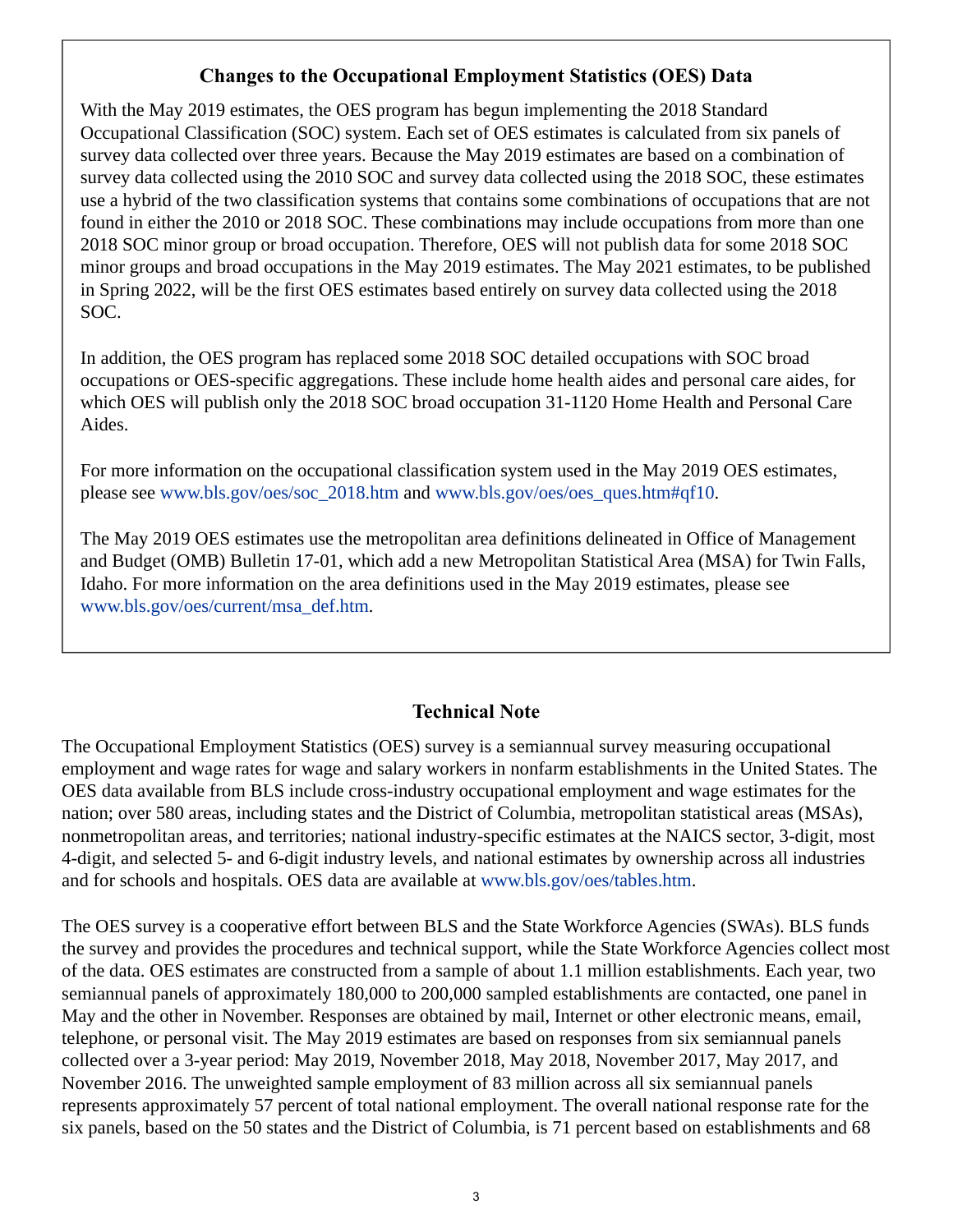percent based on weighted sampled employment. The sample in the Bend-Redmond, OR Metropolitan Statistical Area included 1,449 establishments with a response rate of 83 percent. For more information about OES concepts and methodology, go to [www.bls.gov/oes/current/oes\\_tec.htm](https://www.bls.gov/oes/current/oes_tec.htm).

A value that is statistically different from another does not necessarily mean that the difference has economic or practical significance. Statistical significance is concerned with the ability to make confident statements about a universe based on a sample. It is entirely possible that a large difference between two values is not significantly different statistically, while a small difference is, since both the size and heterogeneity of the sample affect the relative error of the data being tested.

The May 2019 OES estimates are the first set of OES estimates to be based in part on survey data collected using the 2018 SOC. These estimates use a hybrid of the 2010 and 2018 SOC systems. More information on the hybrid classification system is available at [www.bls.gov/oes/soc\\_2018.htm.](https://www.bls.gov/oes/soc_2018.htm)

The May 2019 OES estimates are based on the 2017 North American Industry Classification System (NAICS). More information about the 2017 NAICS is available at [www.bls.gov/bls/naics.htm.](https://www.bls.gov/bls/naics.htm)

### **Metropolitan area definitions**

The substate area data published in this release reflect the standards and definitions established by the U.S. Office of Management and Budget.

The **Bend-Redmond, OR Metropolitan Statistical Area** includes Deschutes County.

### **For more information**

Answers to frequently asked questions about the OES data are available at [www.bls.gov/oes/oes\\_ques.htm.](https://www.bls.gov/oes/oes_ques.htm) Detailed information about the OES program is available at [www.bls.gov/oes/oes\\_doc.htm](https://www.bls.gov/oes/oes_doc.htm).

Information in this release will be made available to sensory impaired individuals upon request . Voice phone: (202) 691-5200; Federal Relay Service: (800) 877-8339.